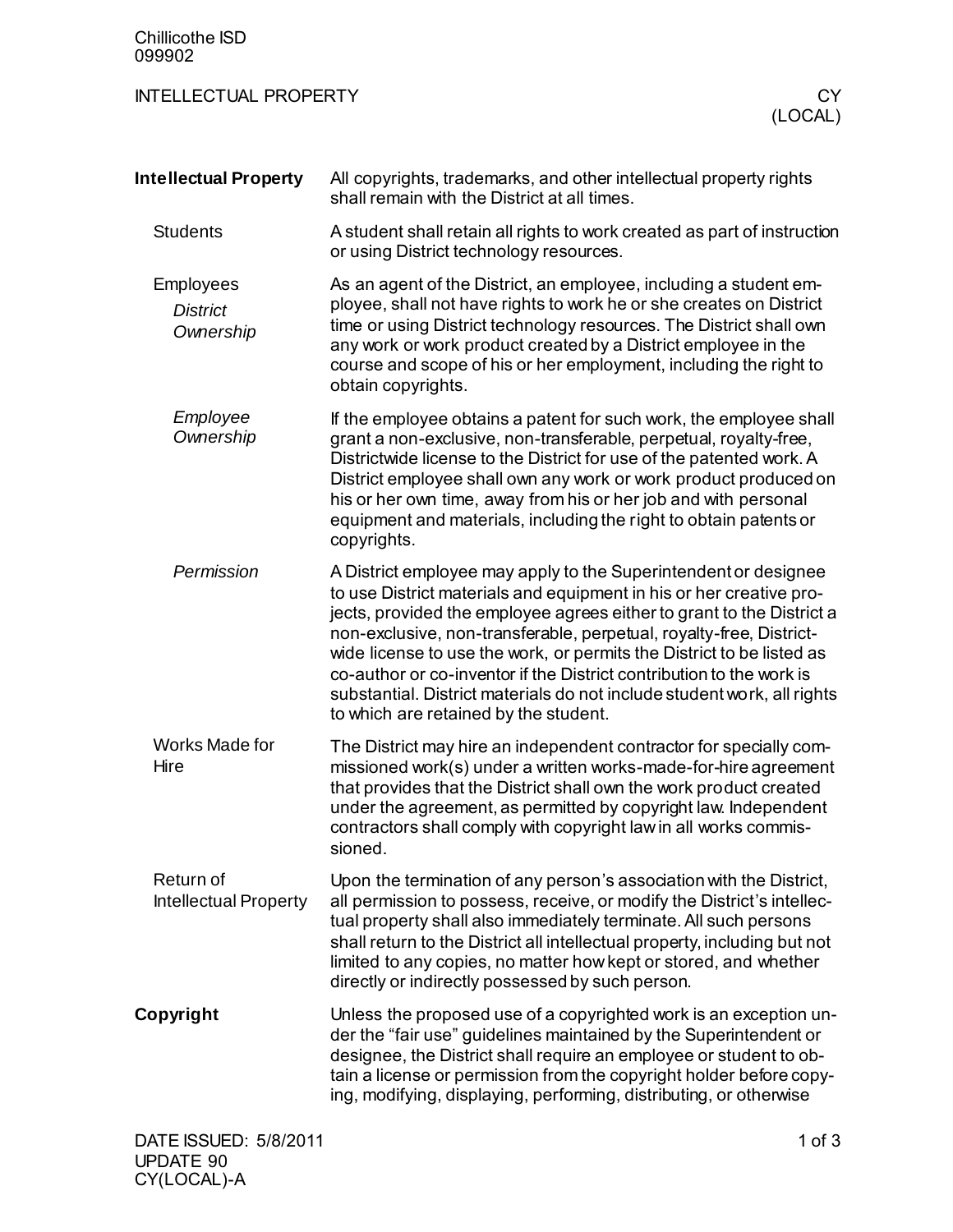| <b>Chillicothe ISD</b><br>099902 |                                                                                                                                                                                                                                                                                                                                                                                                                                                                                                                                                                                                                                                                                                     |
|----------------------------------|-----------------------------------------------------------------------------------------------------------------------------------------------------------------------------------------------------------------------------------------------------------------------------------------------------------------------------------------------------------------------------------------------------------------------------------------------------------------------------------------------------------------------------------------------------------------------------------------------------------------------------------------------------------------------------------------------------|
| <b>INTELLECTUAL PROPERTY</b>     | <b>CY</b><br>(LOCAL)                                                                                                                                                                                                                                                                                                                                                                                                                                                                                                                                                                                                                                                                                |
|                                  | employing the copyright holder's work for instructional, curricular,<br>or extracurricular purposes. This policy does not apply to any work<br>sufficiently documented to be in the public domain.                                                                                                                                                                                                                                                                                                                                                                                                                                                                                                  |
| <b>Technology Use</b>            | All persons are prohibited from using District technology in violation<br>of any law including copyright law. Only appropriately licensed pro-<br>grams or software may be used with District technology resources.<br>No person shall use the District's technology resources to post,<br>publicize, or duplicate information in violation of copyright law. The<br>Board shall direct the Superintendent or designee to employ all<br>reasonable measures to prevent the use of District technology re-<br>sources in violation of the law. All persons using District technology<br>resources in violation of law shall lose user privileges in addition to<br>other sanctions. [See BBI and CQ] |
| <b>Electronic Media</b>          | Unless a license or permission is obtained, electronic media in the<br>classroom, including motion pictures and other audiovisual works,<br>must be used in the course of face-to-face teaching activities as<br>defined by law.                                                                                                                                                                                                                                                                                                                                                                                                                                                                    |
| <b>Designated Agent</b>          | The District shall designate an agent to receive notification of al-<br>leged online copyright infringement and shall notify the U.S. Copy-<br>right Office of the designated agent's identity. The District shall in-<br>clude on its Web site information on how to contact the District's<br>designated agent and a copy of the District's copyright policy. Upon<br>notification, the District's designated agent shall take all actions<br>necessary to remedy any violation. The District shall provide the<br>designated agent appropriate training and resources necessary to<br>protect the District.                                                                                      |
|                                  | If a content owner reasonably believes that the District's technol-<br>ogy resources have been used to infringe upon a copyright, the<br>owner may notify the designated agent.                                                                                                                                                                                                                                                                                                                                                                                                                                                                                                                     |
| <b>Trademark</b>                 | The District protects all District and campus trademarks, including<br>names, logos, mascots, and symbols, from unauthorized use.                                                                                                                                                                                                                                                                                                                                                                                                                                                                                                                                                                   |
| <b>School-Related Use</b>        | The District grants permission to students, student organizations,<br>parent organizations and other District affiliated school-support or<br>booster organizations to use, without charge, District and campus<br>trademarks to promote a group of students, an activity or event, a<br>campus, or the District, if the use is in furtherance of school-related<br>business or activity. The Superintendent or designee shall deter-<br>mine what constitutes use in furtherance of school-related busi-<br>ness or activity and is authorized to revoke permission if the use is<br>improper or does not conform to administrative regulations.                                                   |
| <b>Public Use</b>                | Members of the general public, outside organizations, vendors,<br>commercial manufacturers, wholesalers, and retailers shall not use                                                                                                                                                                                                                                                                                                                                                                                                                                                                                                                                                                |